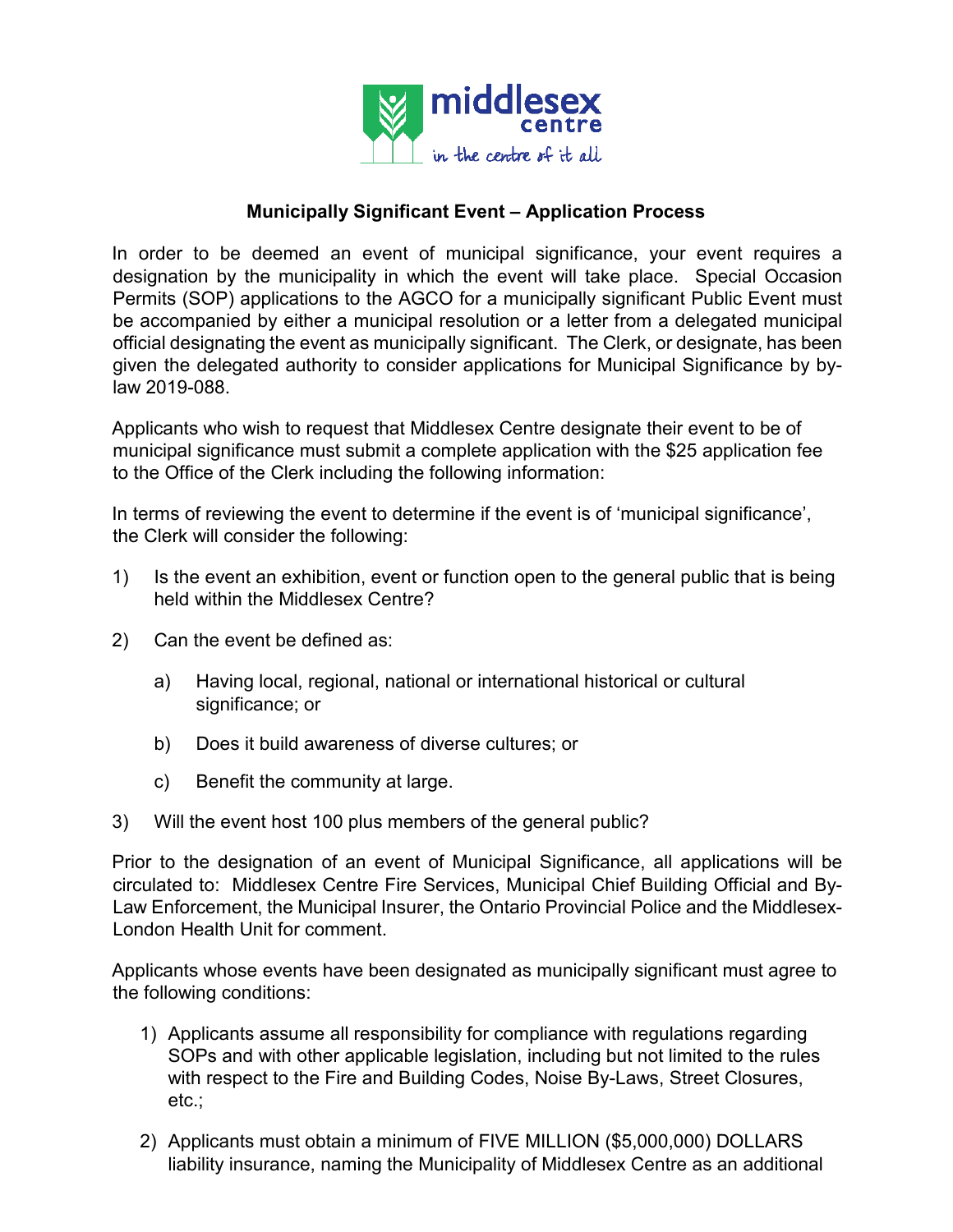insured, at least 10 business days prior to the event and must provide a certificate of Insurance to the Clerk. The permit holder shall be required to indemnify and save the Municipality of Middlesex Centre harmless from all claims arising from the permit or event.

If approved, you will receive a letter addressed to the AGCO stating that your event has been deemed municipally significant.

#### **Please note:**

While the Municipality may designate an event, the Registrar for the AGCO ultimately has the final decision of whether or not to issue a Special Occasion Permit for a public event. In other words, even with a designation from Middlesex Centre, the Registrar may decide not to issue a Public Event SOP.

## **FREQUENTLY ASKED QUESTIONS**

## 1. **What do I need to do to have my event deemed Municipally Significant?**

A completed application form must be submitted no loss than 10 business days prior to your event with the required information.

### 2. **How long does the process take?**

The policy suggests the review process may take 10 business days upon receipt of a complete application. Please keep in mind that the AGCO may have different time frames based on the size of the event.

## 3. **What departments or agencies review the information for the proposed event?**

The distribution will include Middlesex Centre Fire Services, Municipal Chief Building Official and By-Law Enforcement, the Municipal Insurer, the Ontario Provincial Police and the Middlesex-London Health Unit for comment.

#### 4. **Once I receive approvals, is it permissible for me to serve alcohol at an event?**

The letter **must** accompany your application to the Alcohol and Gaming Commission of Ontario (AGCO) for a Special Occasion Permit.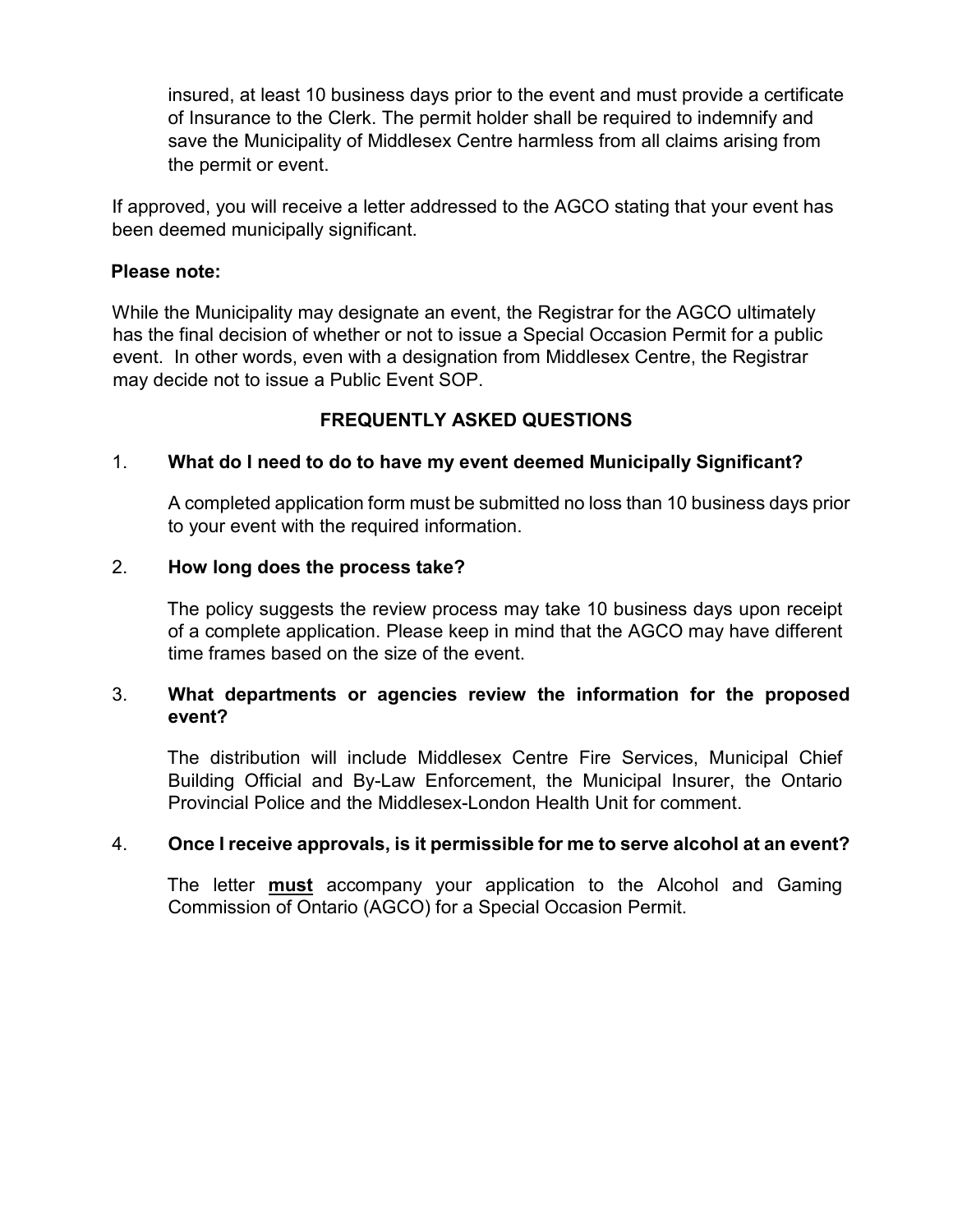

# **Municipally Significant Event Application Form**

Please provide the following information:

Organization Name: \_\_\_\_\_\_\_\_\_\_\_\_\_\_\_\_\_\_\_\_\_\_\_\_\_\_\_\_\_\_\_\_\_\_\_\_\_\_\_\_\_\_\_\_\_\_\_\_\_\_\_\_

Contact Person: \_\_\_\_\_\_\_\_\_\_\_\_\_\_\_\_\_\_\_\_\_\_\_\_\_\_\_\_\_\_\_\_\_\_\_\_\_\_\_\_\_\_\_\_\_\_\_\_\_\_\_\_\_\_\_

Contact Information: \_\_\_\_\_\_\_\_\_\_\_\_\_\_\_\_\_\_\_\_\_\_\_\_\_\_\_\_\_\_\_\_\_\_\_\_\_\_\_\_\_\_\_\_\_\_\_\_\_\_\_\_

Objects of the Organization:

Reason(s) the organization believes their event should be deemed 'municipally significant:

Date of the event: **Example 20** and  $\alpha$  and  $\alpha$  and  $\alpha$  and  $\alpha$  and  $\alpha$  and  $\alpha$  and  $\alpha$  and  $\alpha$  and  $\alpha$  and  $\alpha$  and  $\alpha$  and  $\alpha$  and  $\alpha$  and  $\alpha$  and  $\alpha$  and  $\alpha$  and  $\alpha$  and  $\alpha$  and  $\alpha$  and  $\alpha$  and  $\alpha$  a

Location of the Event:\_\_\_\_\_\_\_\_\_\_\_\_\_\_\_\_\_\_\_\_\_\_\_\_\_\_\_\_\_\_\_\_\_\_\_\_\_\_\_\_\_\_\_\_\_\_\_\_\_\_\_\_

Details of how, when and where the event will be advertised to the public: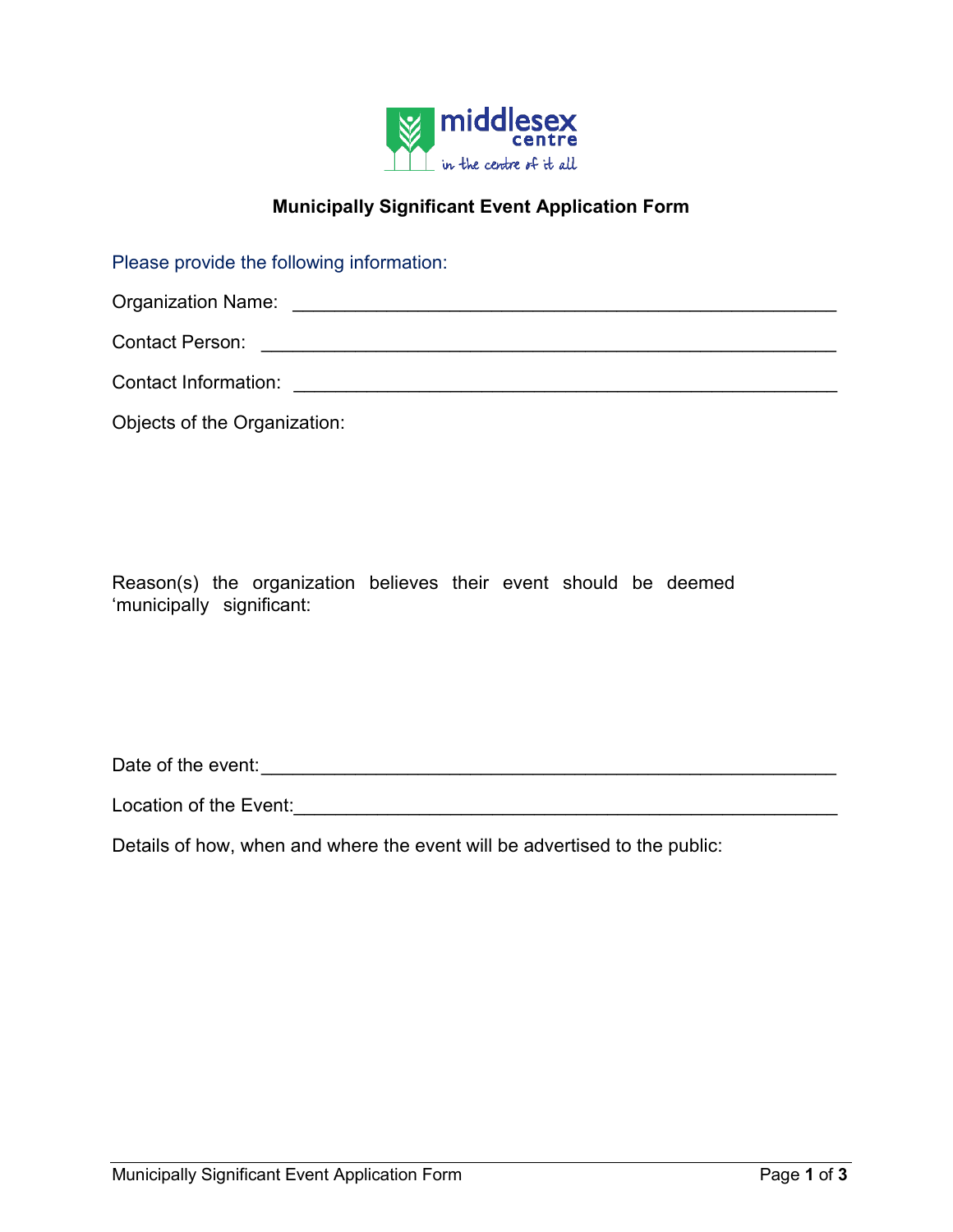Is the event an exhibition, event or function open to the general public that is being held within the Middlesex Centre?

Yes  $\Box$ 

 $No<sub>1</sub>$ 

Can the event be defined as: (Check all that apply to your even and explain in detail your reasoning)

☐ Has local, regional, national or international historical or cultural significance; or

☐ Builds awareness of diverse cultures; or

 $\Box$  Benefits the community at large.

Does your organization believe that the event will host 100 plus members of the general public?

Yes □

 $No<sub>1</sub>$ 

The applicant agrees to:

1) Obtain a minimum of FIVE MILLION (\$5,000,000) DOLLARS liability insurance, naming the Municipality of Middlesex Centre as an additional insured, at least 10 business days prior to the event and must provide a certificate of Insurance to the